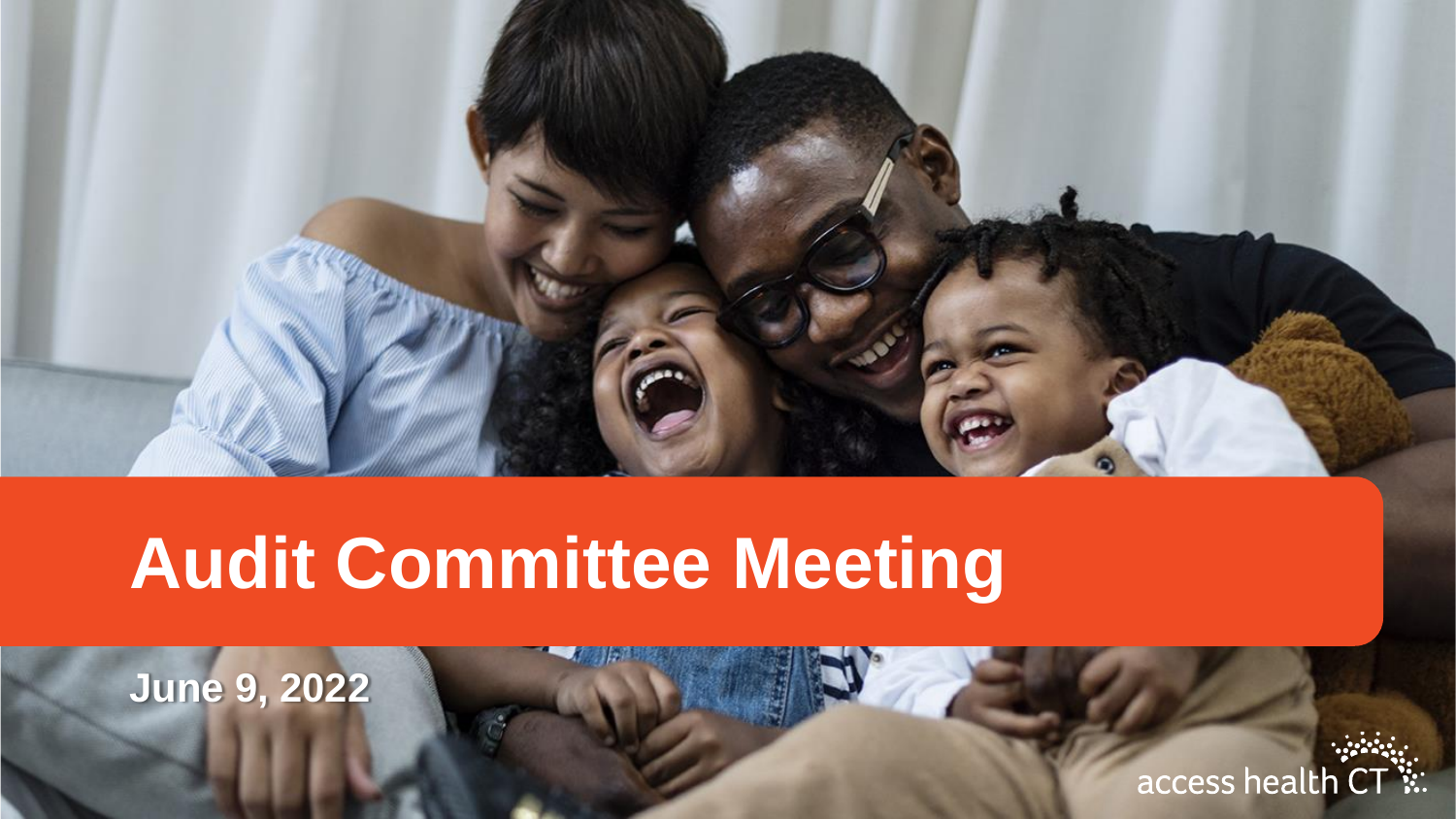

- A. Call to Order and Introductions
- B. Vote
	- Review and Approval of Minutes
- C. FY 2022 Financial and Programmatic Audits
- D. 2021 State-Based Marketplace Annual Reporting Tool (SMART)
- E. Adjournment

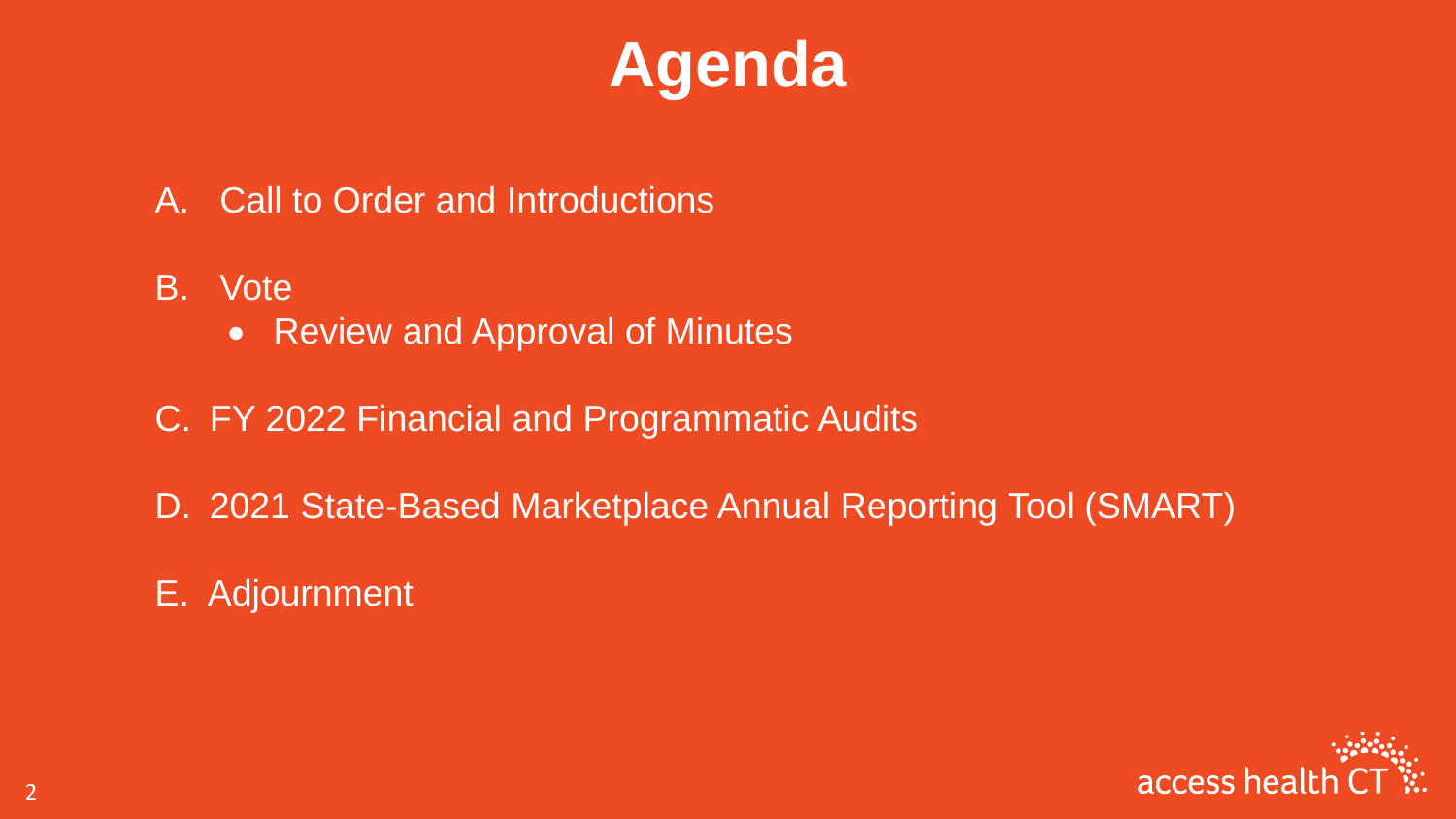

#### **Review and Approval of Minutes**

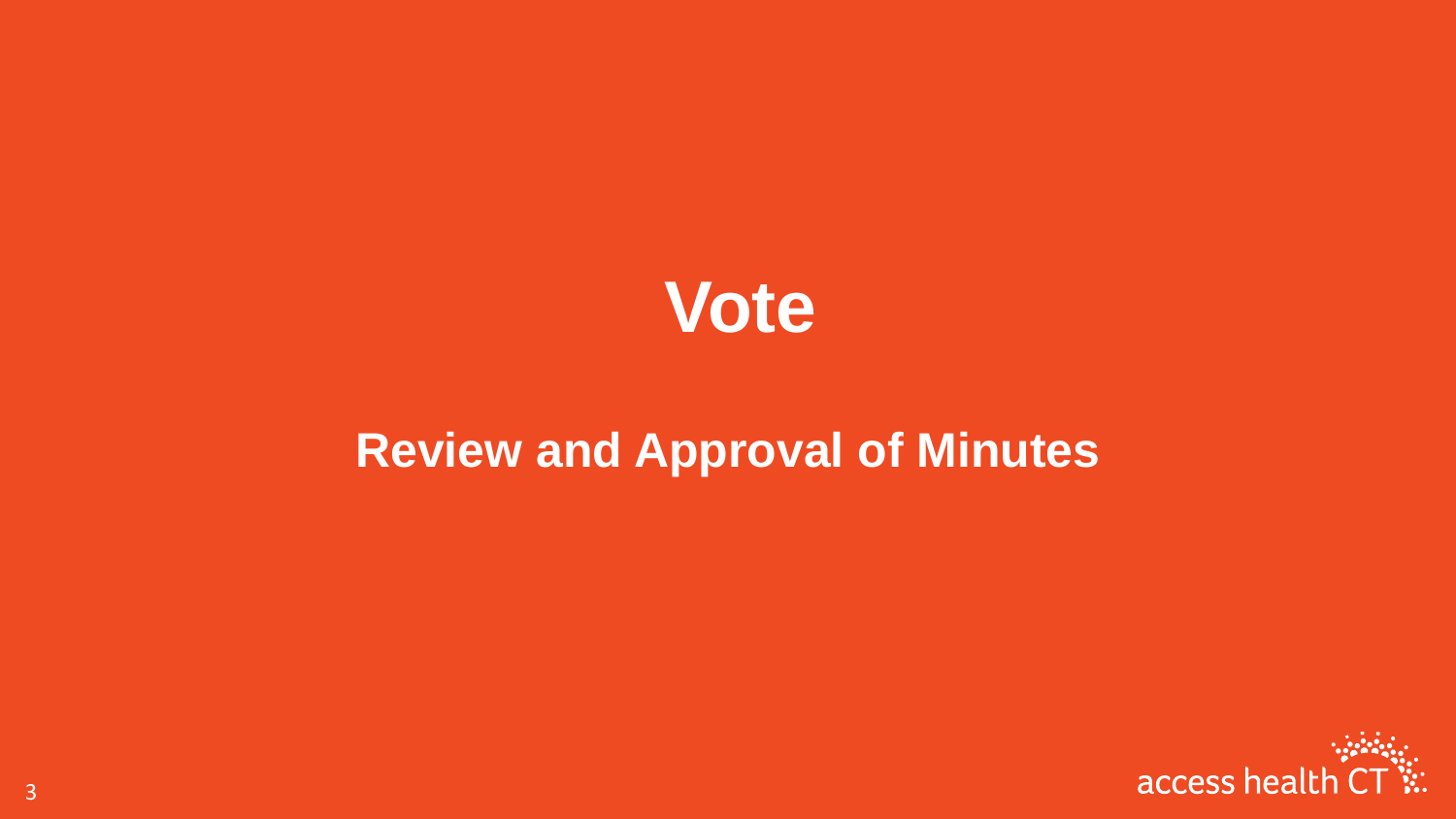

*We'll get you there.*

#### Access Health CT Required Audit Communication Discussion

For the Fiscal Year Ended June 30, 2022

CPAs | CONSULTANTS | WEALTH ADVISORS

©2022 CliftonLarsonAllen LLP. Investment advisory services are offered through CliftonLarsonAllen Wealth Advisors, LLC, an SEC-registered investment advisor.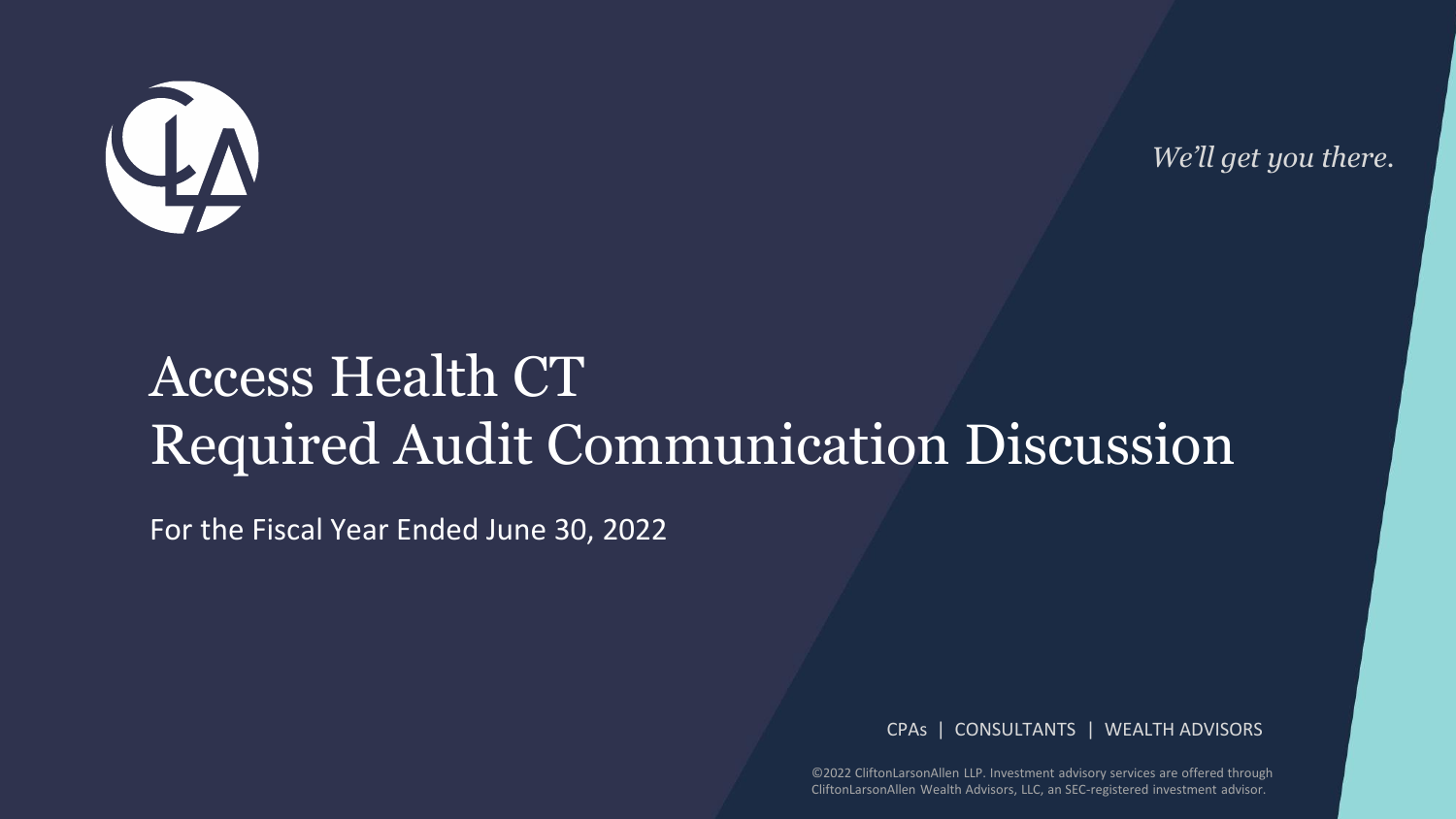### Agenda

- Engagement Scope
- Responsibilities and Independence
- Other Planning Matters
- Other Communications
- Engagement Timing
- Engagement Team



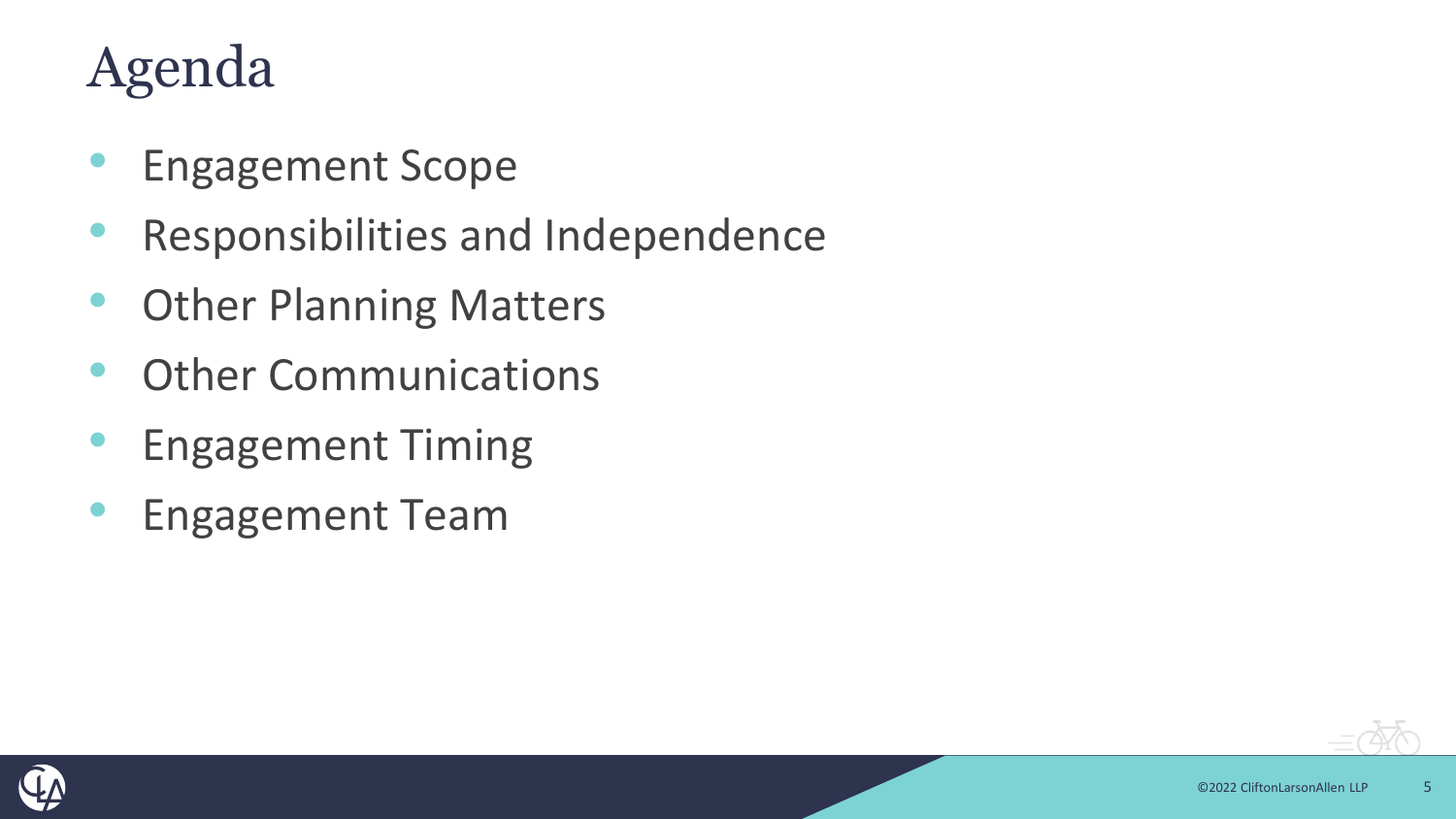#### Engagement Scope

- Financial Statements
	- o Opinion on financial statements under auditing standards generally accepted in the United States of America and standards applicable to financial audits contained in Government Auditing Standards issued by the comptroller general of the United States
- Federal Single Audit new for 2022
	- Express an "in relation" to financial statements opinion on the schedule of expenditures of federal awards
	- Express an opinion on compliance related to major federal award program
		- 93.525 American Health Benefit Exchange State Planning and Establishment Grant
- Programmatic Audit
	- o Audit of the Connecticut Health Insurance Exchange's compliance with 45 CFR Part 155 as prescribed by the Department of Health and Human Services, Centers for Medicare and Medicaid Services

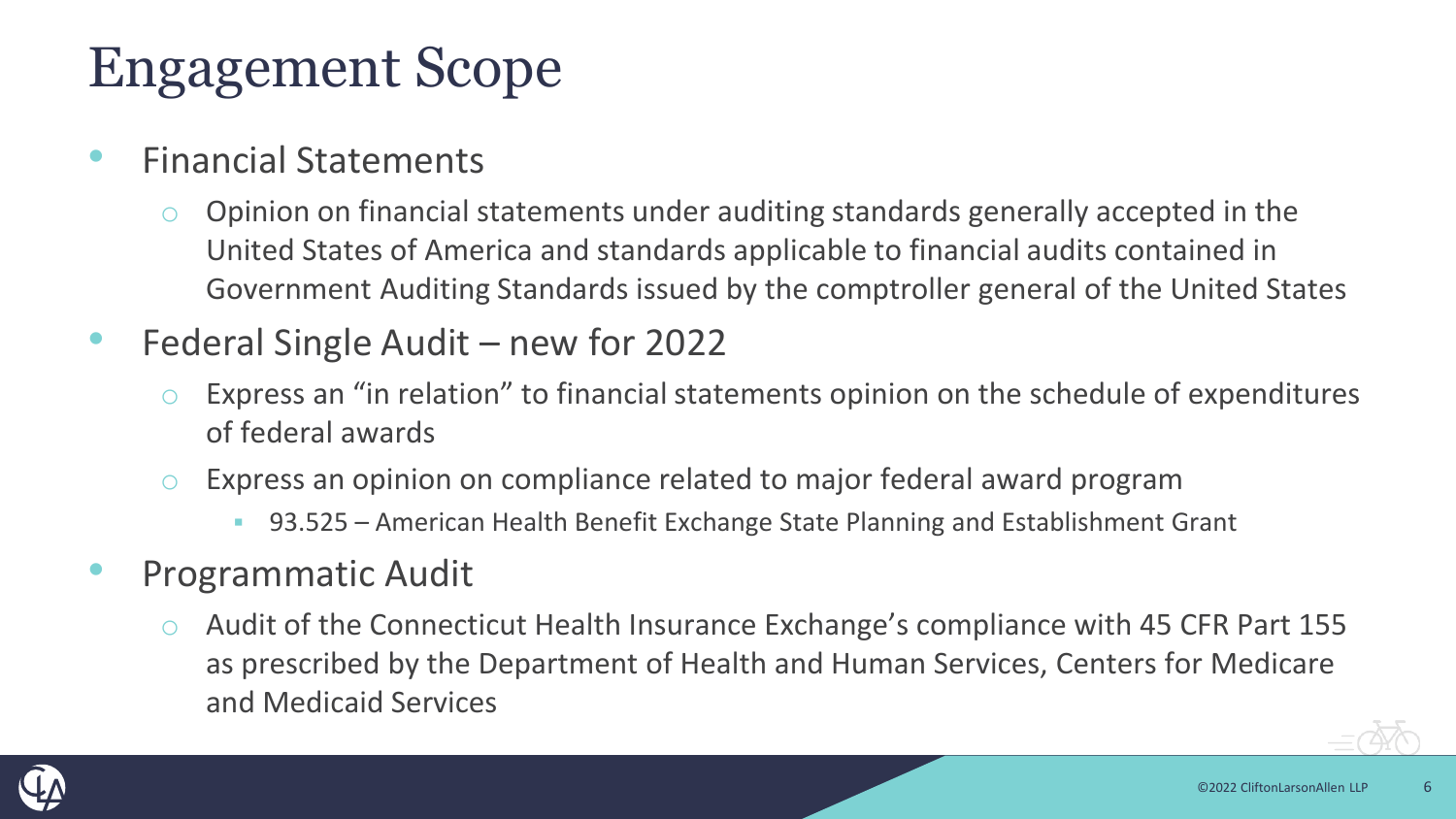## Responsibilities and Independence

- Responsibilities Management
	- o Preparation and fair presentation of the Financial Statements in accordance with US GAAP,
	- o Design, implementation and maintenance of internal control so that financial statements that are free from material misstatement whether due to error or fraud.
- Responsibilities Auditor
	- $\circ$  Identify and assess the risks of material misstatement of the financial statements, whether due to fraud or error
		- Design and perform audit procedures responsive to those risks
		- Examine, on a test basis, evidence regarding the amounts and disclosures in the financial statements.
	- $\circ$  Obtain an understanding of internal control relevant to the audit in order to design audit procedures that are appropriate in the circumstances, but not for the purpose of expressing an opinion on the effectiveness of the entity's internal control.

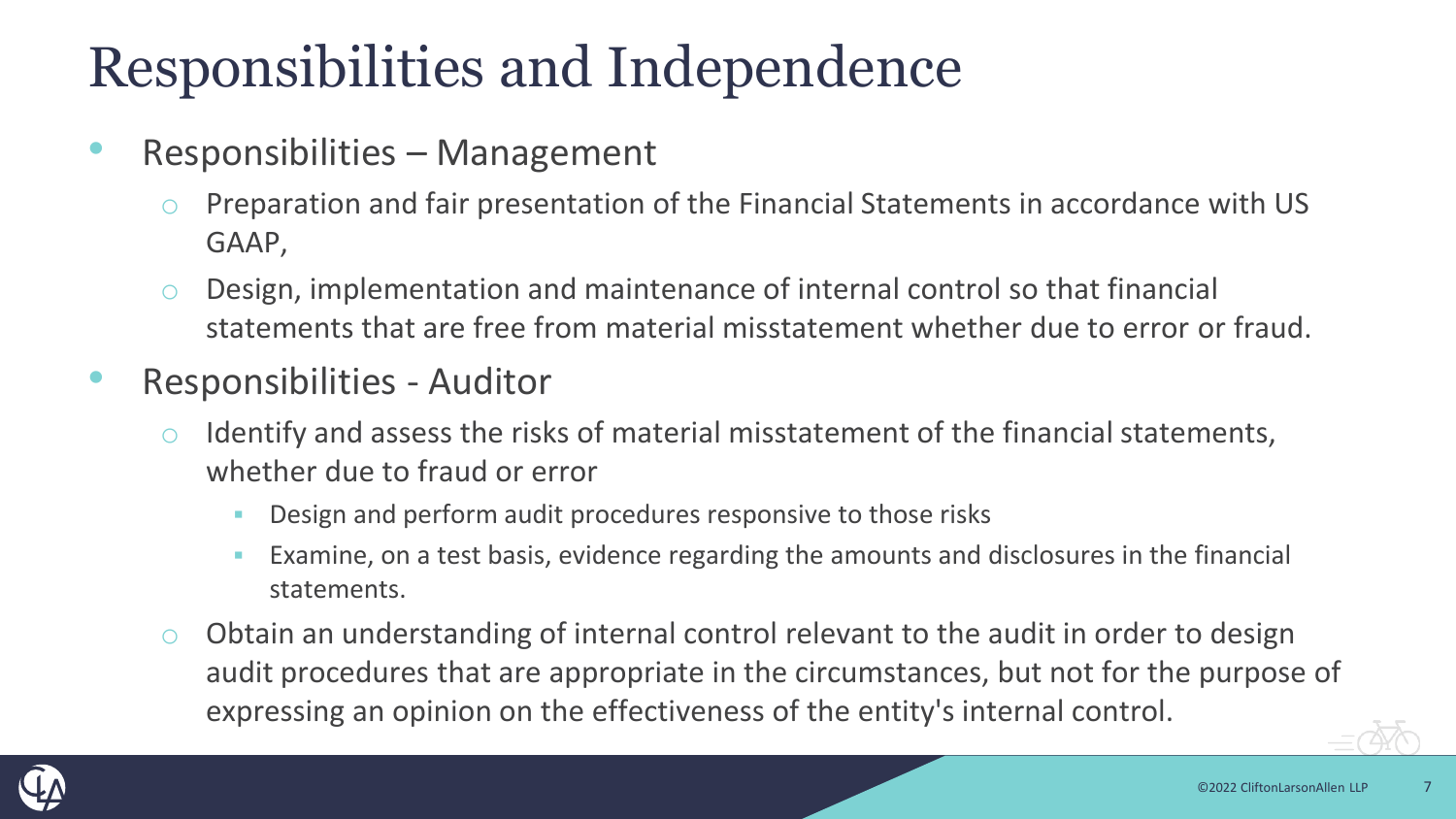### Responsibilities – Auditor (continued)

- Evaluate the appropriateness of accounting policies used and the reasonableness of significant accounting estimates made by management, as well as evaluate the overall presentation of the financial statements.
- Conclude whether, in our judgment, there are conditions or events, considered in the aggregate, that raise substantial doubt about Access Health CT's ability to continue as a going concern for a reasonable period of time.
- Form and express opinions about whether the financial statements prepared by management with your oversight are fairly presented, in all material respects, in conformity with accounting principles generally accepted in the United States of America.
- Plan and perform our audit to provide reasonable assurance about whether the Financial Statements are free of material misstatement.

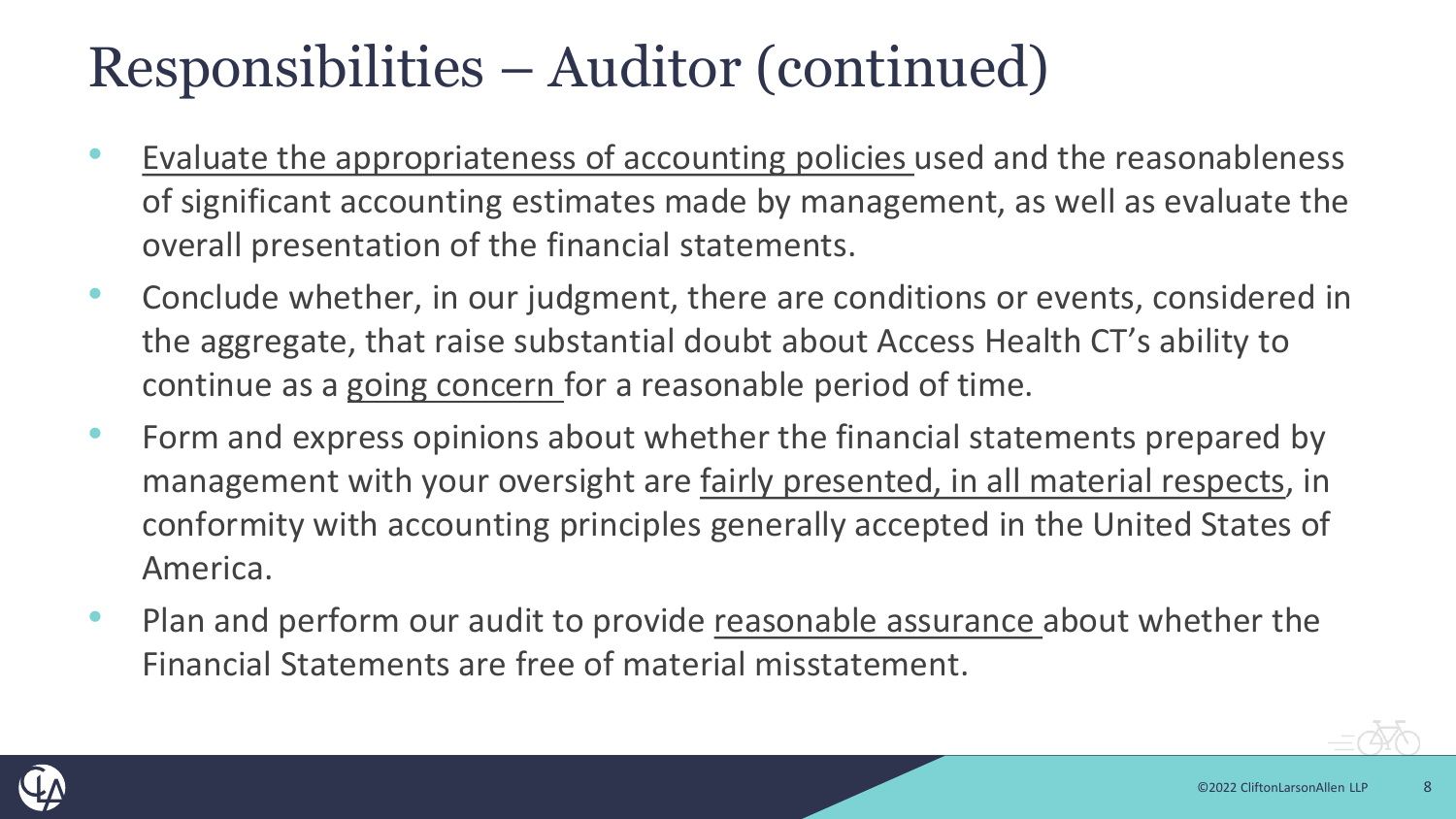#### Responsibilities – Auditor (continued)

- Federal Single Audit
	- Plan and perform the audit to obtain reasonable assurance about whether material noncompliance with the applicable compliance requirements occurred.
	- o Perform tests of controls over compliance to evaluate the effectiveness of the design and operation of controls
	- o Consider internal control over compliance with requirements that could have a direct and material effect on a major federal program in order to determine our auditing procedures for the purpose of expressing our opinion on compliance and to test and report on internal control over compliance in accordance with the Uniform Guidance.
	- o Provide a report on internal control over compliance related to major programs and express an opinion (or disclaimer of opinion) on compliance with federal statutes, regulations, and the terms and conditions of federal awards that could have a direct and material effect on each major program in accordance with the Uniform Guidance.

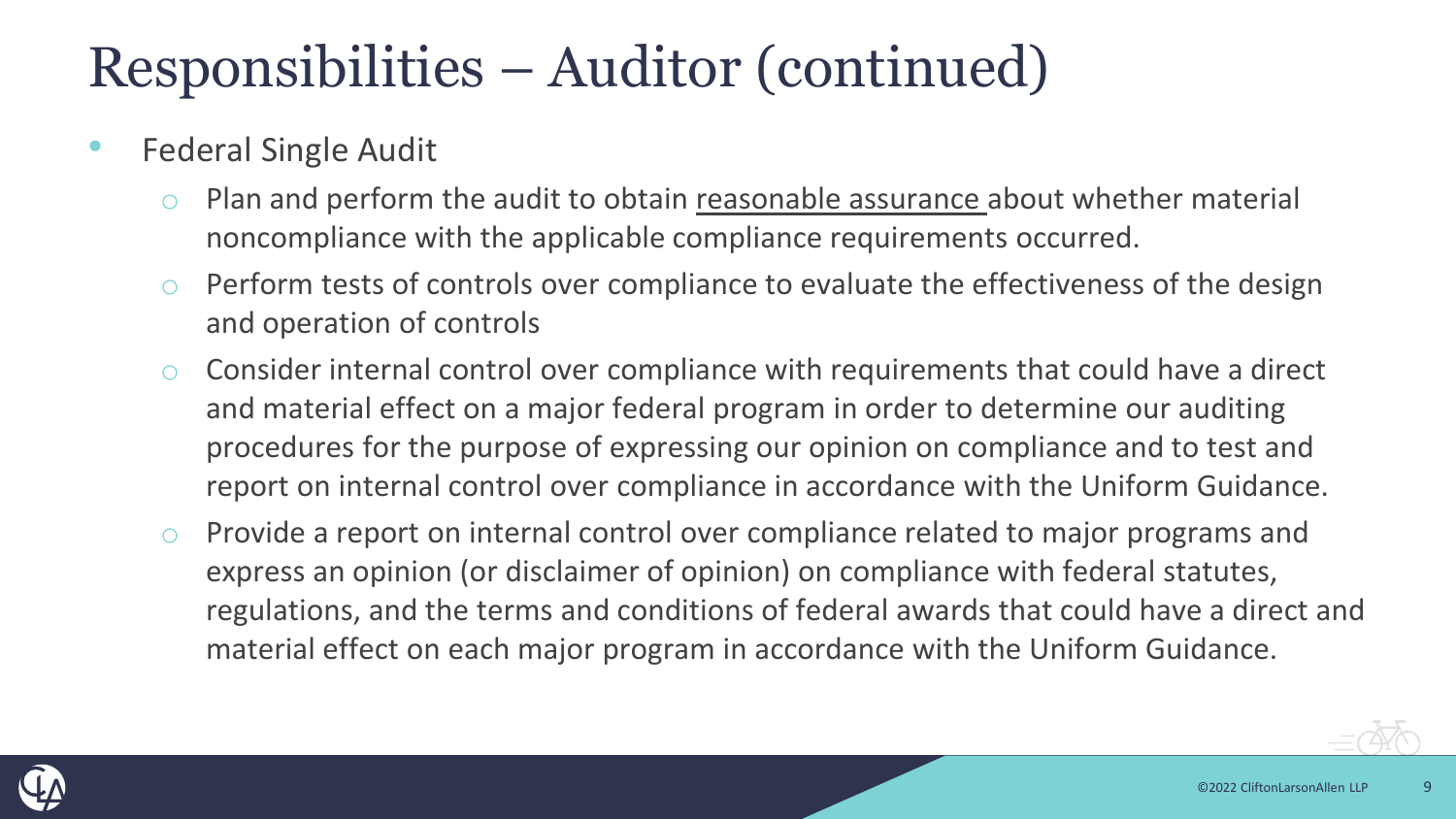## Other Planning Matters

- **Independence** 
	- There are no relationships between any of our representatives and the Connecticut Health Insurance Exchange that in our professional judgment impairs our independence.
- Two-way communication is important
	- We encourage you to provide us with information you consider relevant to the audit
	- o Your understanding of the risks of fraud and the controls in place to prevent and detect fraud, whether you are aware of any noncompliance with laws, regulations, contract and grant agreements

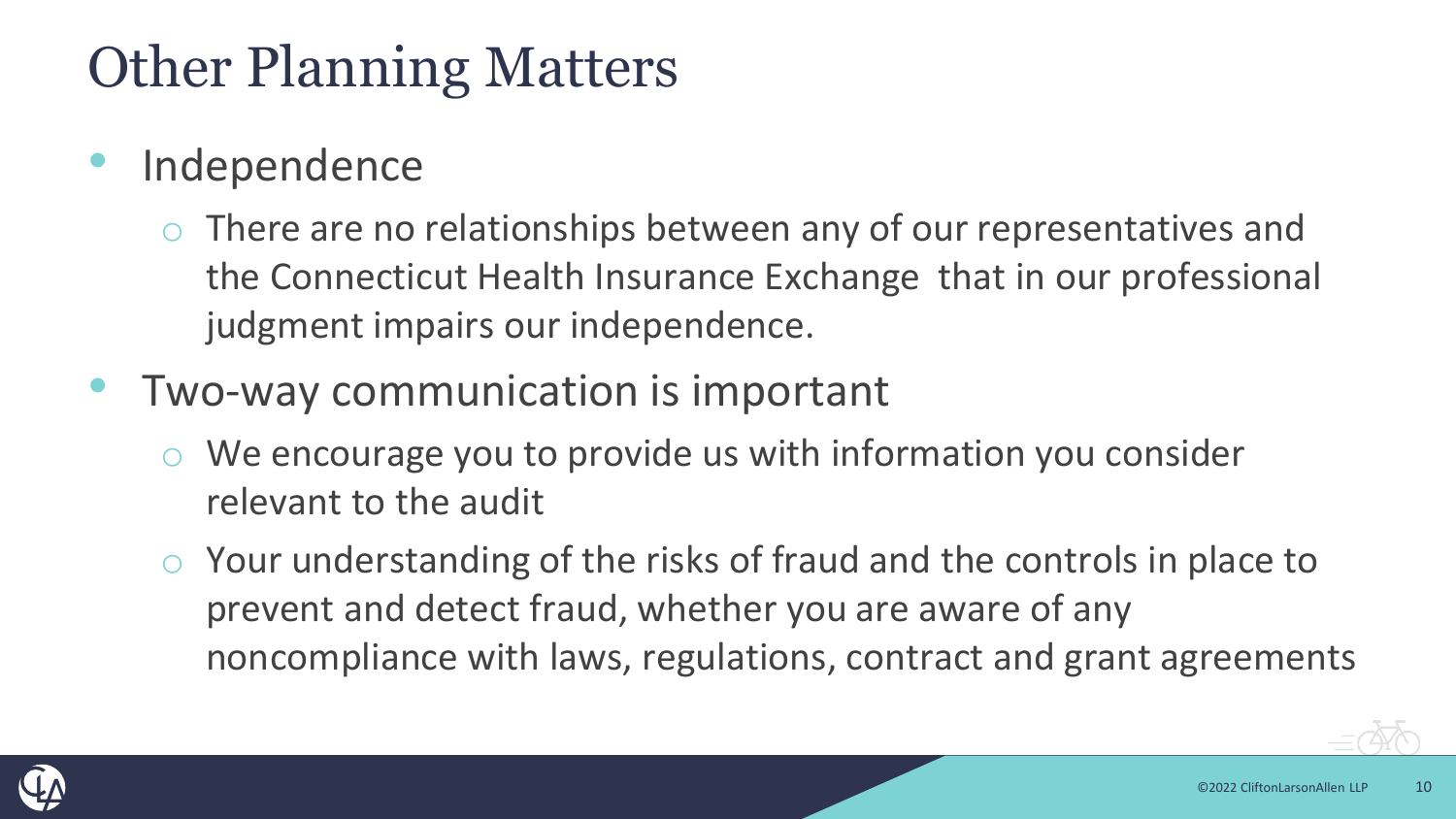#### Other Planning Matters

• Adoption of new GASB No. 87 – *Leases*

Financial Statements and notes to the financials statements changes

- SAS No. 134 Auditors' report will change:
	- o Opinion paragraph first
	- Followed by basis of opinion paragraph
	- Expanded description of the auditor's responsibilities, including professional judgement, professional skepticism, and communications with those charged with governance
		- Bullet points to explain auditor's responsibilities

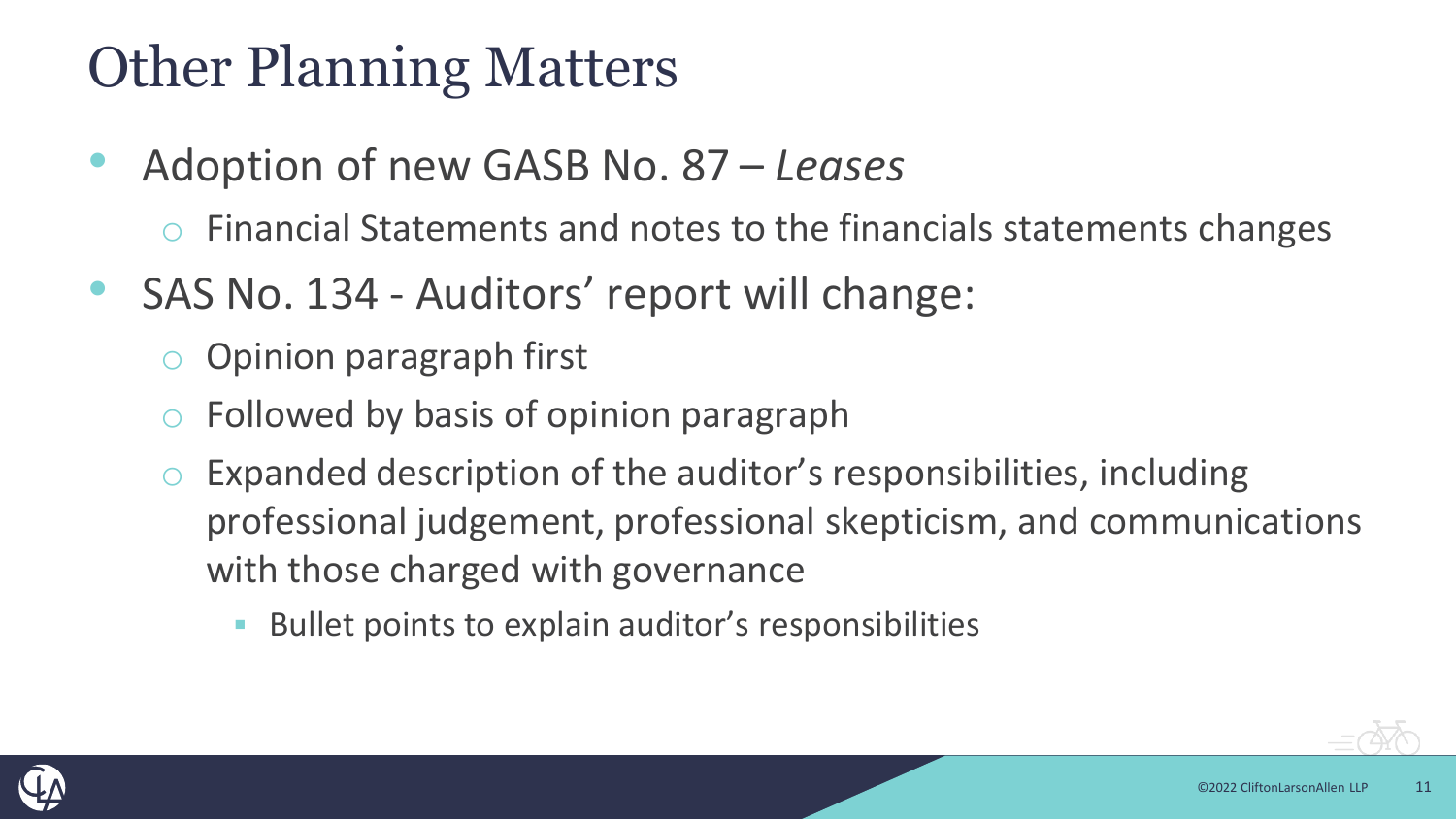## Other Communications

- At the completion of our audit, we will communicate the following:
	- Qualitative aspects of accounting practices
		- Significant accounting policies
		- Adoption of new or changes in accounting principles
		- Management judgments and sensitive accounting estimates
	- o Significant audit adjustments (recorded and unrecorded)
	- o Disagreements with management
	- Difficulties encountered in performing the audit
	- $\circ$  Irregularities and illegal acts
	- Consultation by management with other auditors
	- o Matters affecting independence of auditors
	- Material weaknesses, significant deficiencies and control deficiencies

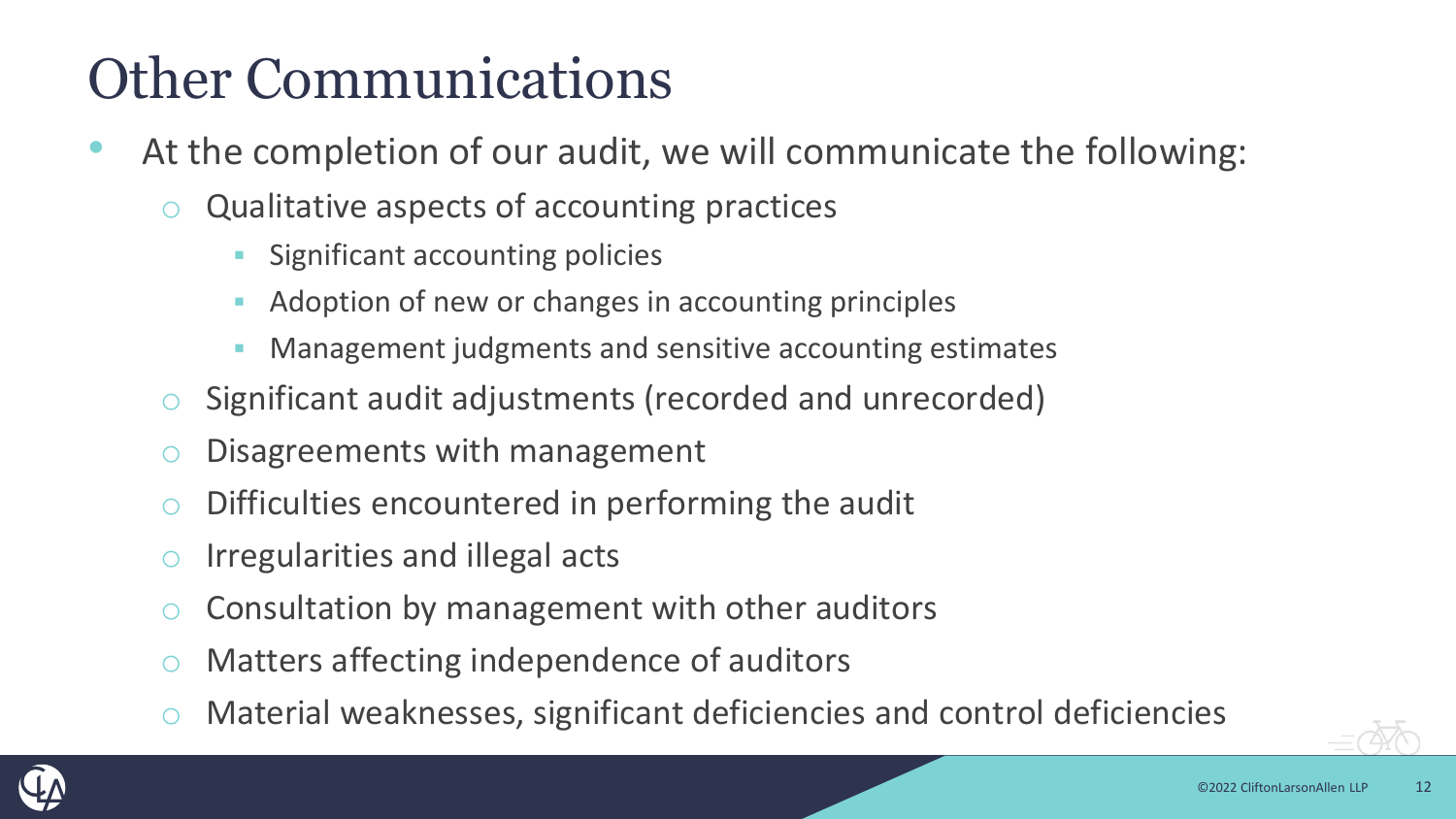### Engagement Timing

- Commencement of Fieldwork 8/29/22
- Issuance of Draft Financial Statements 9/30/22
- Client Approval of Draft Statements 10/17/22
- Issuance of Financial Statements 10/31/22
- 





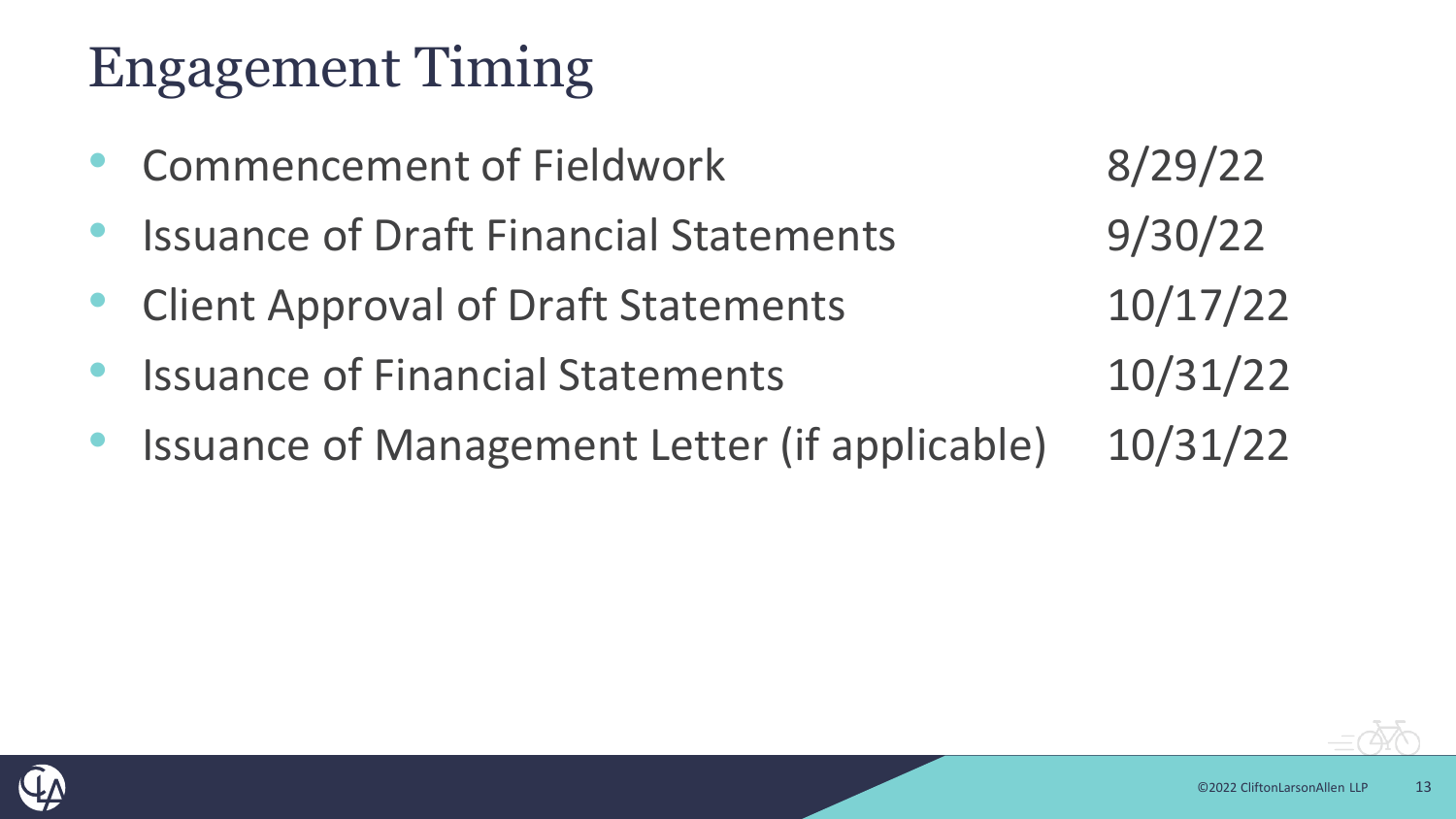#### Nikoleta D. McTigue, CPA

Principal State and Local Government nikoleta.mctigue@claconnect.com 860-570-6377

#### David Flint, CPA

Manager State and Local Government david.flint@claconnect.com 860-570-6379



CPAs | CONSULTANTS | WEALTH ADVISORS

©2022 CliftonLarsonAllen LLP. Investment advisory services are offered through CliftonLarsonAllen Wealth Advisors, LLC, an SEC-registered investment advisor.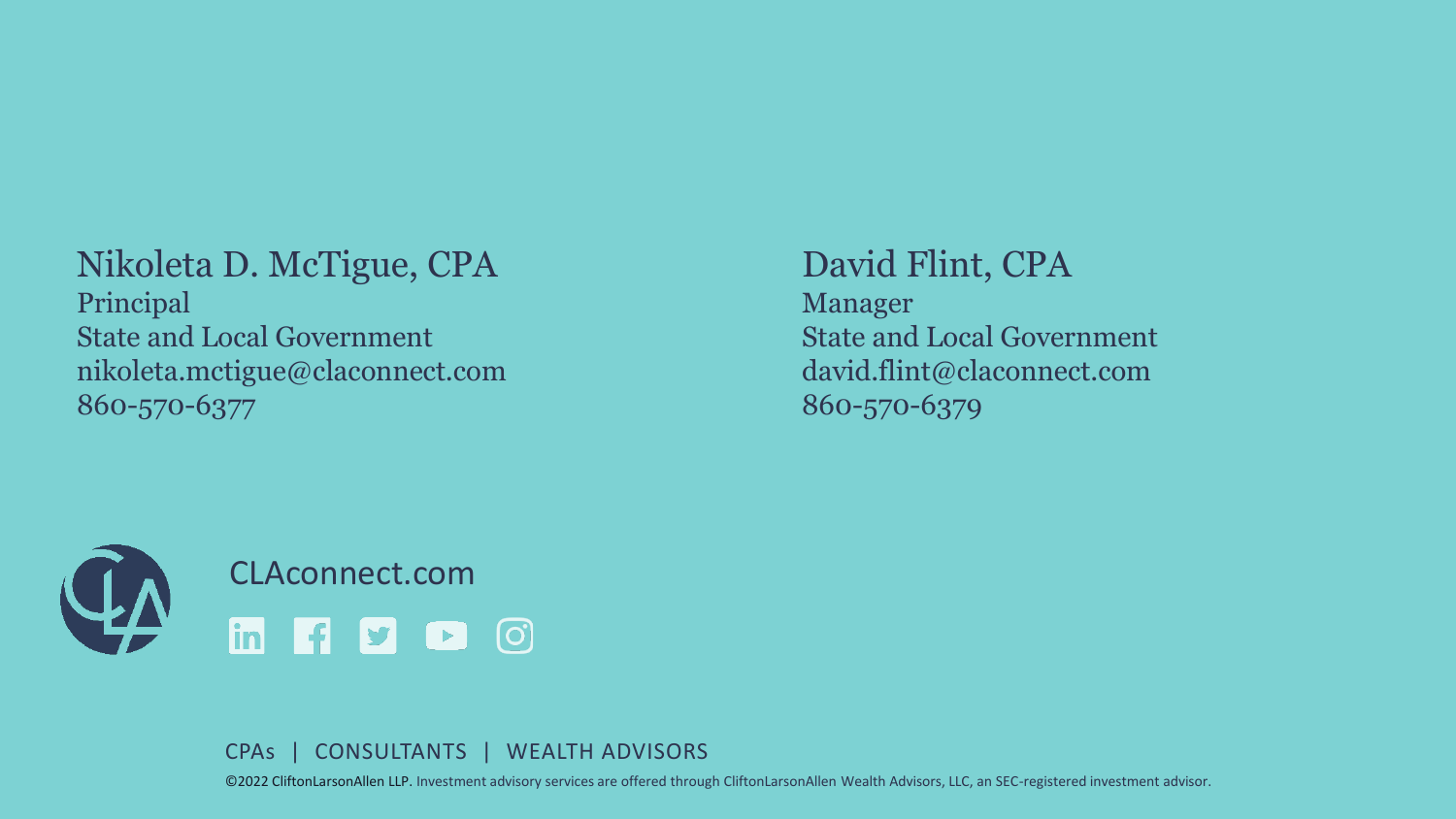# **2021 State-Based Marketplace Annual Reporting Tool (SMART)**